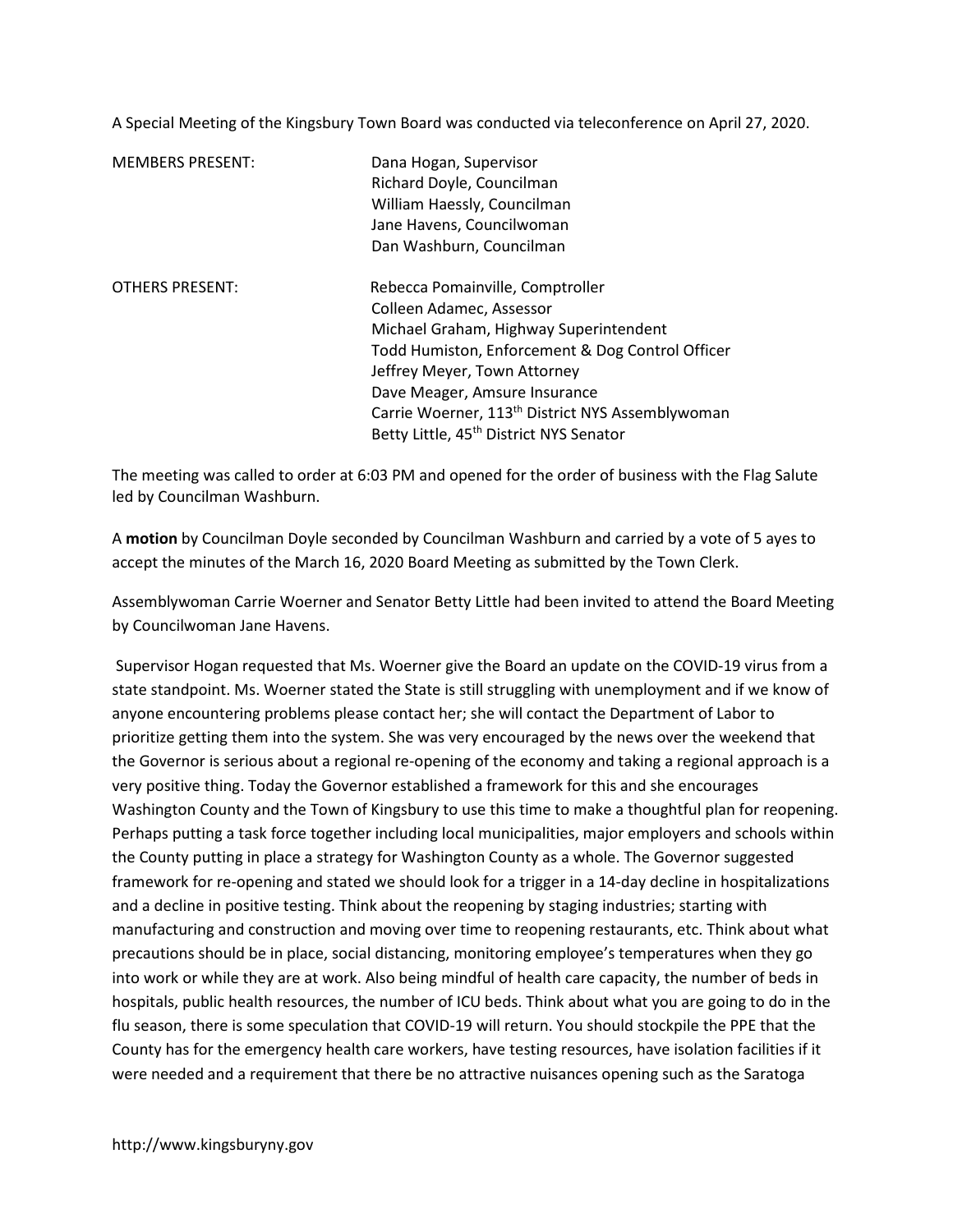Race Track. The fact that the track is open will bring people to the region, so don't approve of attractive nuisances.

There is no word at this time of more specific guidelines outlined in the framework the Governor has suggested for reopening. The supply chain has been disrupted to some manufacturing facilities so there is concern if the supplies will be available when the reopening can occur. This would be an opportunity for a company in New York State to work on building a supply chain for our manufacturers.

Councilwoman Havens was speaking to Linda Gowey of the Hudson Falls Central School; Ms. Gowey was wondering if the Governor has an education committee set up that was working and brainstorming through their part of reopening. With some of the responses she was afraid they may not be. Could we find out if there is and could we ask for a task force for the schools.

Assemblywoman Woerner's understanding is there is an education team that is looking at education issues. Senator Betty Little stated the legislative committees are working on ideas as well. Assemblywoman Woerner stated they are working on coordinating businesses and schools to reopen at the same time to eliminate child care issues.

Senator Little stated The Board of Regents is concerned and is working with the State Commissioner. She has had calls to them on other issues like getting people certified.

Senator Little thanked the local legislators and the counties for working so hard to make sure the people can understand this and the people can continue to function. She believes we are going to be able to return to our new normal which is going to be different. We are not going to be so chummy; we are going to be staying away from people, staying home if we don't feel well, wearing masks and not have large gatherings. We are going to have to adjust and continue to live our lives and do everything differently. Senator Little stated there is a webinar tomorrow put on by Syracuse, The Small Business Association which is open to the public. Anyone with unemployment issues should hang on, they will get it, the Commissioner of Labor is trying to make this work. They have improved the computer system and people from other agencies are working on it trying to get it through. Senator Little reported people are hurting, over 500 cars showed up at the Aviation Mall for a free food give away.

The amount of testing is going to improve dramatically and every essential worker would be able to get a test if they were not feeling well following the procedure of a doctor making the appointment for you. We must continue to social distance, wear masks and get our businesses open. There are a lot of stores that could open like a grocery store with one- way traffic down the aisle and with people standing separate. We must go forward slowly.

Senator Little stated every single household must have internet; it is a necessity with students and parents studying and working online from home. Senator Little thanked the Board for everything they are doing.

Councilman Haessly asked Senator Little what could be done for farmers who have suffered a price loss in their milk. Senator Little said they are trying to use more of the milk in their food banks and through the government buying it; the State buying it. The Governor's new program is called Nourish New York. Senator Little urged everyone to buy locally to support our local businesses. She also urged businesses to prepare and submit a plan for re-opening. Councilman Haessly asked who the plan must be submitted to. Senator Little responded The Empire State Development.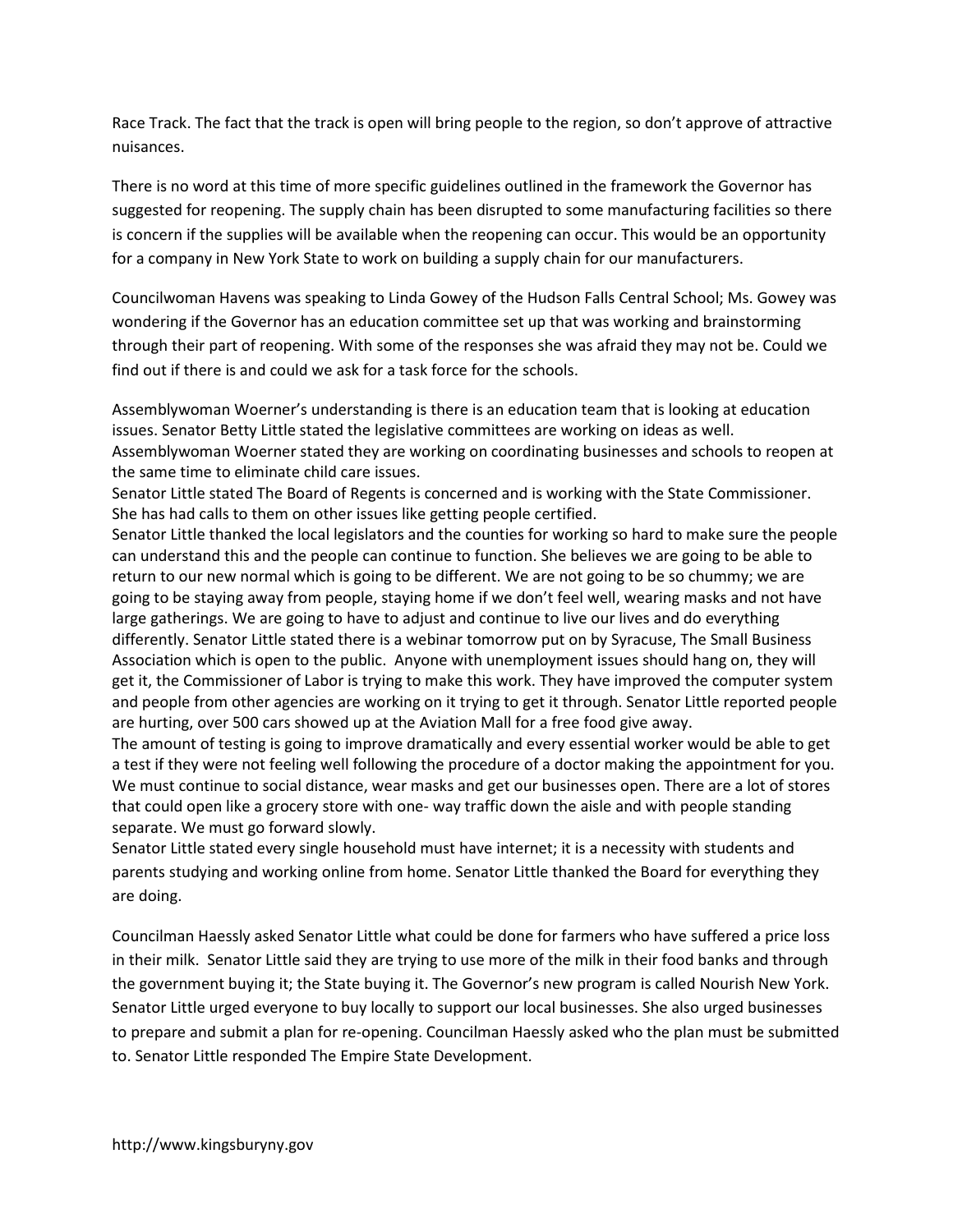Supervisor Hogan thanked Assemblywoman Woerner and Senator Little for joining the Town Board Meeting and we appreciate all they do.

Supervisor Hogan announced the first item on the agenda was guidance from NYS for Grievance Day Plans. An email was received from Real Property Director Laura Chadwick with guidance related to Grievance Day. The Board does have some options to discuss; Sole Assessor Colleen Adamec and Town Attorney Jeffrey Meyer were asked to join the meeting. The Assessor can provide some of her recommendations and Attorney Meyer can talk to the Board about some of the legalities that we may need to understand or address. A couple of the options that the Board has are they can push the Grievance Day back a month, they have the ability to do remote calling or teleconferencing or virtual meeting and welcome any suggestions from a Board member or the general public. Some of the things we do have to keep in mind from a logistical point are management of the agenda from the Board of Assessment Review, someone to assist the BAR members with controlling calls if we do go to a virtual approach and how we allow the General Public to file grievances. Attorney Meyer suggested setting up a potential designated email.

Assessor Colleen Adamec reported she is ready to go. One of the benefits with Kingsbury Grievance Day is that most generally it has been by appointment. It would not be that much of a change to give someone a designated time if we do the phone or whatever, so that would be a good idea. The grievances could be sent to her office; they can go to the State website, do them online and submit them to her. A discussion followed.

Councilman Washburn stated why would we not just push it back 30 days to give us the extra lead time.

Assessor Adamec stated it does not matter it is a decision for the Board to make.

Supervisor Hogan asked if there would be any strong objection from the Board to move Grievance Day to June to buy more time in terms of planning and allowing folks to complete their paperwork and get it to the Assessor; as well as perhaps taking advantage of the phase re-opening that could occur in our region. Supervisor Hogan asked Assessor Adamec if she could see any issue that could come up if Grievance Day were moved back a month.

The assessor stated no, because people will still have the right to be heard and they may feel a little bit more comfortable in June; we all may feel a little more comfortable in June.

Councilman Haessly suggested they could use the Town Board room and space the Board members apart and bring one person or a couple at a time by using a number system. The downside would be that it is a public meeting which needs to be recorded. With the 6 - foot spacing we could do that.

Assessor Adamec stated we could do the 6 - foot spacing, the key point is how we have done appointments in the past has worked out well because there are not that many people that show up together; they usually show up at their scheduled time. They could be asked to remain outside until the prior person is done.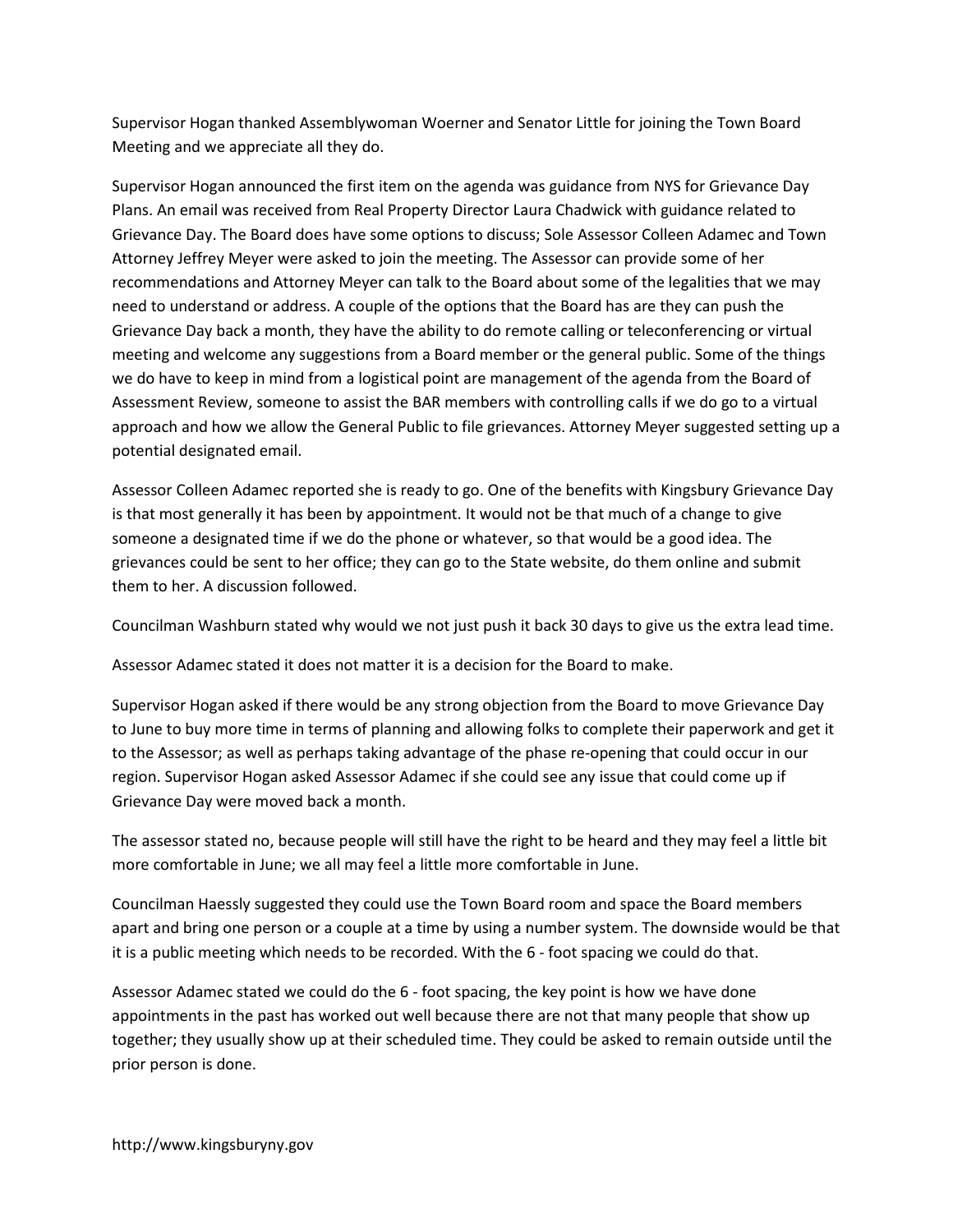Councilwoman Havens stated this not a mass gathering so why not keep Grievance Day on schedule, social distance, people could wear the masks if they feel the need. She suggested the Grievance Day stay on schedule.

Councilman Doyle would like to push Grievance Day to June as long as it is not interfering with anything else.

Attorney Meyer feels the Board should do something whether it is push it back 30 days or allow for an alternate; the Town does not have a lot going on and there is going to be a lot of anxiety in the community; it would be easier to present them with some kind of option to avoid any kind of claims after the fact of anyone saying what you could have done; you did nothing I was afraid. It is safer for the Town.

Supervisor Hogan stated he would be in favor of pushing off Grievance Day for 30 days only for a couple of reasons. First of all, it gives us more time to game plan the idea of maintaining social distancing in terms of what could be accomplished. If we do have to do a face to face meeting in the Town office, I think it is going to give the general public a safer feeling if we put push it out further and we get the apex of this matter behind us.

Attorney Meyer recommends the Board make a motion using the roll call vote.

A motion by Councilman Washburn seconded by Councilman Doyle and carried by a vote of 5 ayes to move Grievance thirty days.

Roll Call Vote:

| Supervisor Hogan    | Aye |
|---------------------|-----|
| Councilman Doyle    | Aye |
| Councilman Haessly  | Aye |
| Councilwoman Havens | Aye |
| Councilman Washburn | Aye |

Supervisor Hogan stated prior to the COVID-19 shutdown we had received two applications for the Board of Assessment of Review. He would like Councilman Doyle and Councilwoman Havens to interview the candidates by setting up a conference call. Rebecca Pomainville, Town Comptroller will work with Councilwoman Havens and Councilman Doyle to set up a conference call with the candidates.

Assessor Colleen Adamec asked Attorney Meyer if June 1<sup>st</sup> would be the date for her Tentative Roll date and June 23<sup>rd</sup> be the date for Grievance Day. Attorney Meyer responded yes.

Dave Meager of Amsure reviewed highlights of the proposed summary of insurance for the Town of Kingsbury. The Town has a package policy with NYMIR. When the Town joined NYMIR they paid a capitalization fee. This year NYMIR will give back to the Town over \$1,000.00, a return capitalization fee, and they will do the same this year if the Town continues to be insured with them. Mr. Meager also approached another insurer this year, and when you include the capitalization fee refund there is approximately a \$1,400.00 savings by staying with NYMIR. Last year NYMIR returned to the Town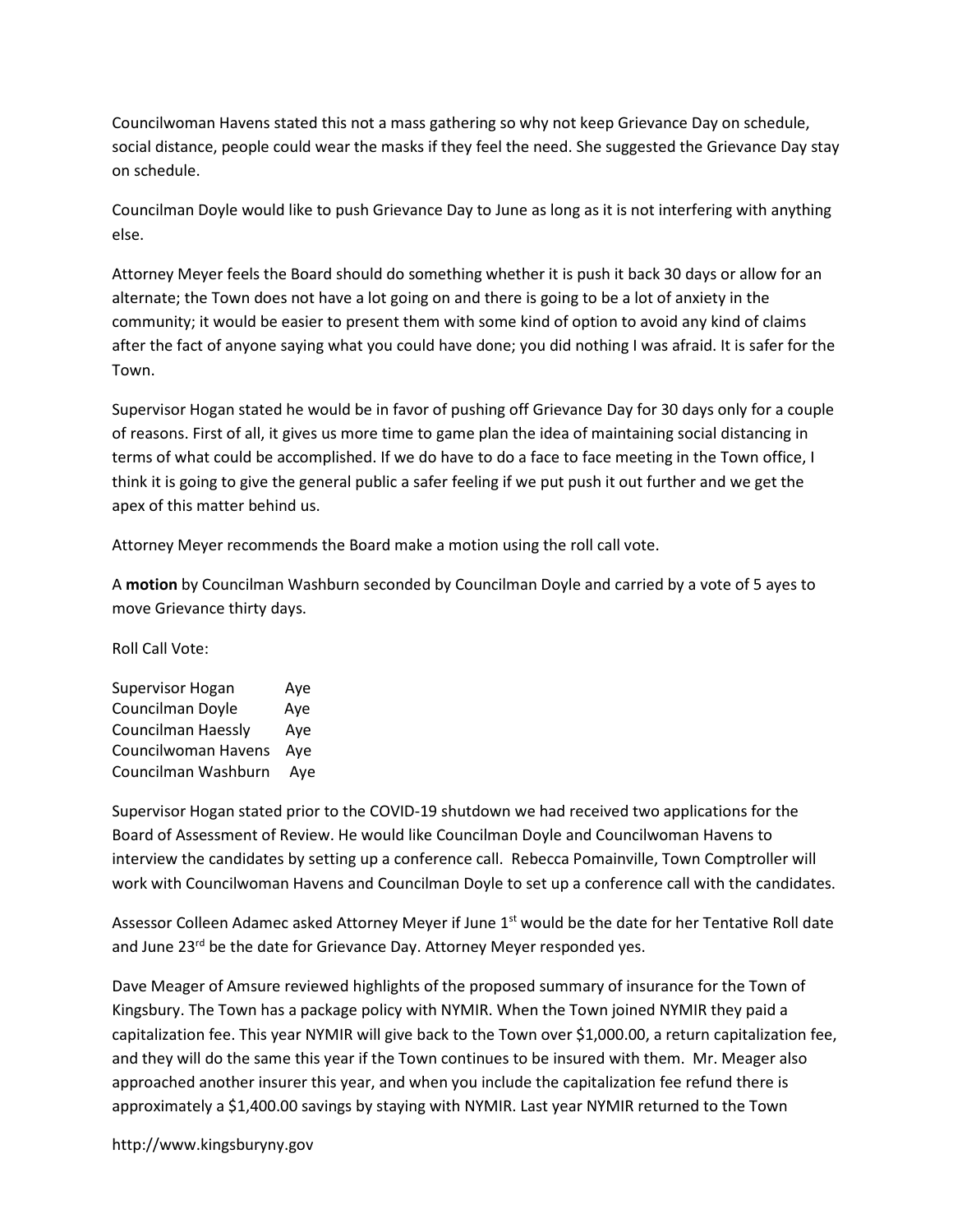\$154.08 late in the year. This was called a "return of operating reserve", basically a return of the profits they made. Every year we can hopefully look forward to greater amounts from NYMIR as they return profit to the Town and other participants who are essentially owners of this insurance company.

Councilwoman Havens noticed there was coverage on the Supervisor and the Town Clerk/Tax Collector but none on the Comptroller. Mr. Meager stated there has never been extra bonding coverage on the Comptroller but there would be nothing that would prevent you from doing it. Mr. Meager will provide a cost for coverage of \$500,000.00 on the Comptroller for the next Board Meeting.

Supervisor Hogan requested Comptroller Rebecca Pomainville discuss budget/planning and perhaps our discussion of an austerity budget for the time being. The Comptroller went through and did a worst-case scenario based on what the Governor had said about a week ago possibly decreasing our state aid and also trying to determine what the Town may lose in sales tax and other revenues. Looking at the worst case possible would be cutting about \$58,000.00 in expenses just to the General Whole Town Fund where we will be hit the hardest. She found the engineering contractual line had about an extra \$10,000.00 and the contract for uniforms for the highway employees and mats at Town Hall was renegotiated with a savings of approximately \$1,200.00 for the year. She is also working on revising a phone service with a savings of approximately \$1,600.00 a year. She is working on a new copier contract that will save approximately \$500.00. With trainings cancelled for employees we will save from \$400.00 to \$1,000.00. The Town has \$15,000.00 in contingency that hopefully we won't have to cut or touch. The waste removal contract has been re-negotiated with a savings of approximately \$500.00 this year. She believes that our Recreation Budget that we have not run for the past month and possibly longer will result in approximately \$30,000.00 savings. The changes will result in about \$60,000.00 in the General Fund Whole Town, with these changes and re-negotiations the Town will be all right if state aid is cut.

The Comptroller and Highway Superintendent Michael Graham attended a webinar with the State Association which gave some good information. Michael Graham stated there is a lot of uncertainty with the biggest issue being the CHIPS money. There is concern if they spend money will they be reimbursed. They were reassured they will be, with a recommendation they spend it sooner than later. CHIPS is 100% bonded and if the State tries to pull some of that money out of every dollar, 25 cents of it would be saved because it is bonded, so it is not a huge savings. The Governor is in favor of getting local infrastructure and construction projects done. They will try to get the paving done early. The State Association was talking about if they do decide to pull the funding it is not going to be right away, there would be about a three week leeway that they would say we are thinking about pulling back some money, we're not going to reimburse and it probably would be mid to late summer before that possibly happens. Right now, they say go for it, the earlier the better to get their paving done.

Supervisor Hogan stated the Comptroller had emailed The Agreement to Spend Highway Funds for the year 2020 this morning. Three items were listed for paving with one being crossed out. The Supervisor asked the Highway Superintendent if the reimbursement from CHIPS would be for the two projects that were listed. Superintendent Graham stated he was going to pave a third road but to try to cut back expenses this year and save money, he would like pave Wait Road and Hendee Road with the Board's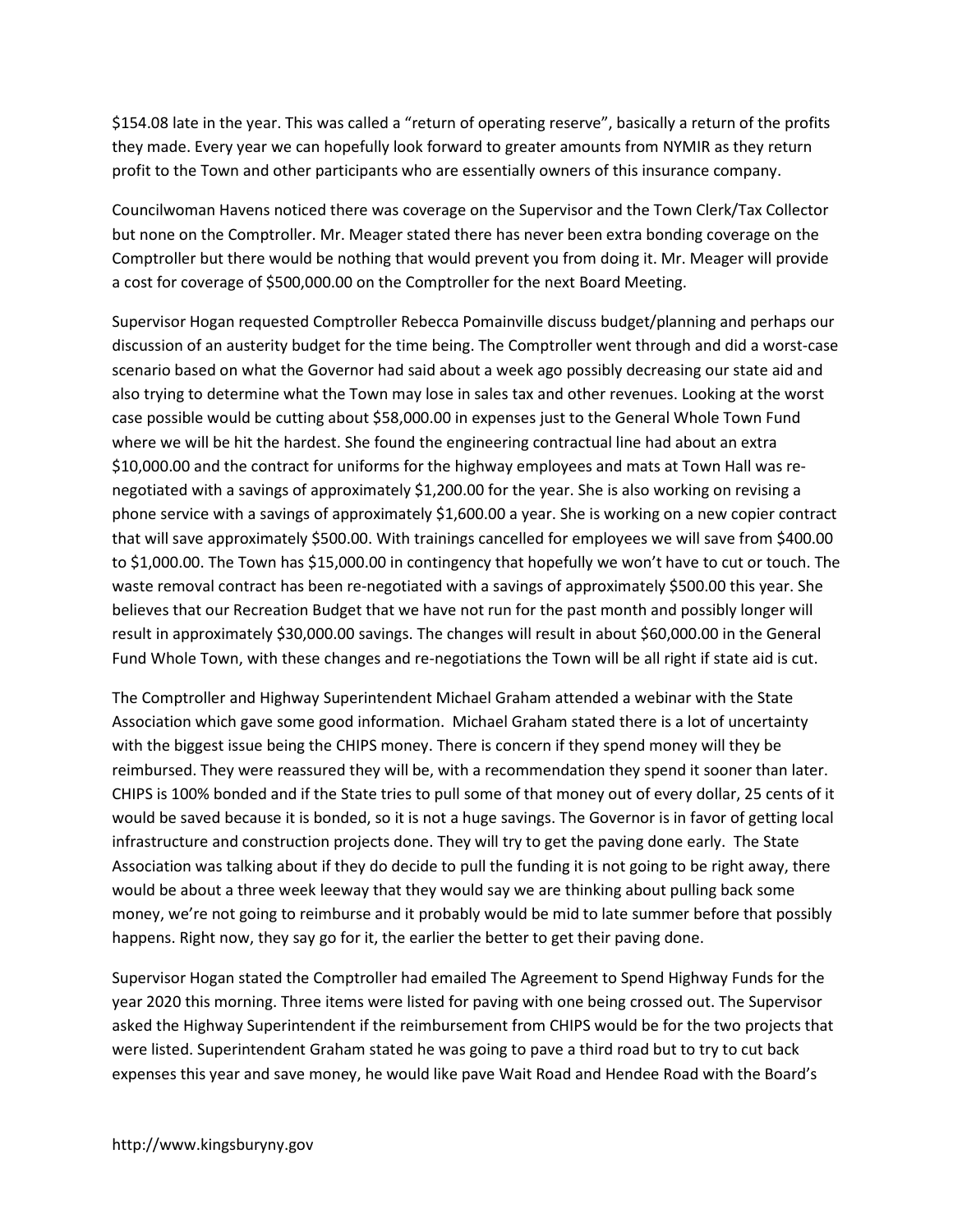permission. The deadline for the first reimbursement check from the State is May 15<sup>th</sup> with payment received in early June.

Councilman Washburn asked what the cost was to pave the two roads. Supervisor Hogan stated Hendee Road is \$89,757.00 and the Wait Road project is \$128,468.00. After discussion a motion by Councilman Washburn seconded by Councilman Haessly and carried by a vote of 5 ayes to accept the Agreement to Spend Highway Funds for the year 2020 as follows:

## AGREEMENT TO SPEND TOWN HIGHWAY FUNDS TOWN OF KINGSBURY YEAR 2020

Pursuant to the provisions of Section 284 of the Highway Law, we agree that monies levied and collected for the repair and improvement of highways, and received from the State for the repair and improvement of highways, shall be expended as follows:

1 **GENERAL REPAIRS** The sum of \$131,907

May be expended for general repairs upon 53.06 miles of town highways including sluices, culverts and bridges having a span of less than five feet.

2 **CAPITAL IMPROVEMENTS** The sum of \$283,286 Shall be set aside to be expended for the improvement of town highways.

> Total Estimated Cost \$ 415,193

| On the road commencing at:<br>And leading to:<br>A distance of (miles):<br>Cost not to exceed:<br>Type:<br>Width of traveled surface:                                                                                               | Hendee Road<br>Kingsbury Road<br>1.16<br>\$<br>88,757<br>6 TOP<br>20' | Subbase:<br>Thickness: | Pavement<br>1.5"  |
|-------------------------------------------------------------------------------------------------------------------------------------------------------------------------------------------------------------------------------------|-----------------------------------------------------------------------|------------------------|-------------------|
| On the road commencing at:<br>And leading to:<br>A distance of (miles):<br>Cost not to exceed:<br>Type:<br>Width of traveled surface:                                                                                               | Waite Road<br>US Route 4<br>1.1<br>\$128,468<br>6 TOP<br>22'          | Subbase:<br>Thickness: | Pavement<br>2.25" |
| Green Barn Road<br>Postponed he road commensing at:<br>Madison Road and Bentley<br>until next year<br>Road<br>And leading to:<br>due to current<br>A distance of (miles):<br>1.29<br>events.<br>\$<br>Cest not to exceed:<br>92,415 |                                                                       |                        |                   |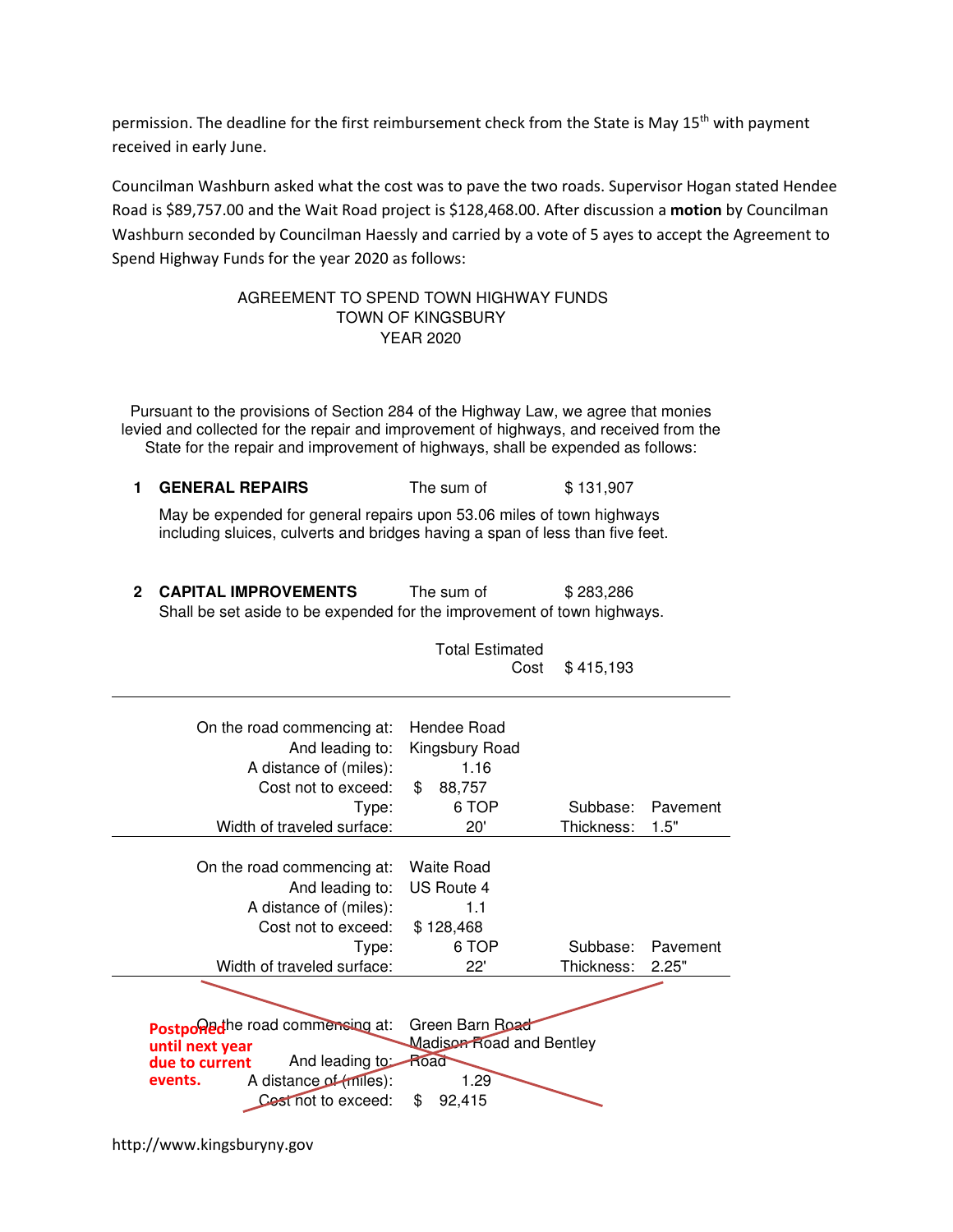| Type:<br>Width of traveled surface: | 6 TOP<br>22'                  | Subbase:<br>Thickness: | Pavement<br>1.5" |
|-------------------------------------|-------------------------------|------------------------|------------------|
| Executed in duplicate               |                               |                        |                  |
| Supervisor                          | Councilmember                 |                        |                  |
| Councilmember                       | Councilmember                 |                        |                  |
| Councilmember                       | <b>Highway Superintendent</b> |                        |                  |

Due to the Board members meeting via teleconference, Attorney Meyer stated the agreement can be signed at a later time.

Superintendent Graham had talked to Fab3 before the onset of the COVID-19 agreeing to purchase a dump box for one of their spare trucks. The dump box is brand new but requires some finishing, which the highway employees are capable of doing. The materials needed to finish the dump box are in house, no additional funds would be necessary. The cost is \$3,500.00 versus \$20,000.00 for a brand new one.

Supervisor Hogan stated Mike was trying to be sensitive to the austere approach to the budget and asked the Board if there were any objections to the purchase of the dump box. There being no objections he can move forward with the purchase.

Superintendent Graham reported they are back to work and things are a little different working with half crews. The street sweeping was complete and they are working in the country sweeping roads.

Councilwoman Havens noticed a recliner on the side of Schoolhouse Road and is concerned with rural dumping. Superintendent Graham stated last week the recliner and a lot of garbage had been picked up.

The Comptroller usually assesses late fees on water bills on the  $21<sup>st</sup>$  of each month, she is looking to get Board permission to waive fees until we open the economy. This month's late fees totaled a little over \$500.00; it is not going to impact the Town as much as it does the residents. A motion by Councilman Washburn seconded by Councilwoman Havens and carried by a vote of 5 ayes giving the Comptroller permission to waive late fees on Town water bills.

 Supervisor Hogan announced the next item on the agenda is COVID -19 Local Enforcement Guidance. Enforcement Officer Todd Humiston stated this is the Governor's Executive Order for PAUSE for businesses and the social distancing guidelines. Some items are addressed by law enforcement and others by the Towns and Code Enforcement. The Sheriff's Department has taken the lead for this, mostly for Kingsbury by using a diplomacy approach and feels the Town should fall in line with that. He has received calls with concerns about some businesses. He has been going out asking businesses what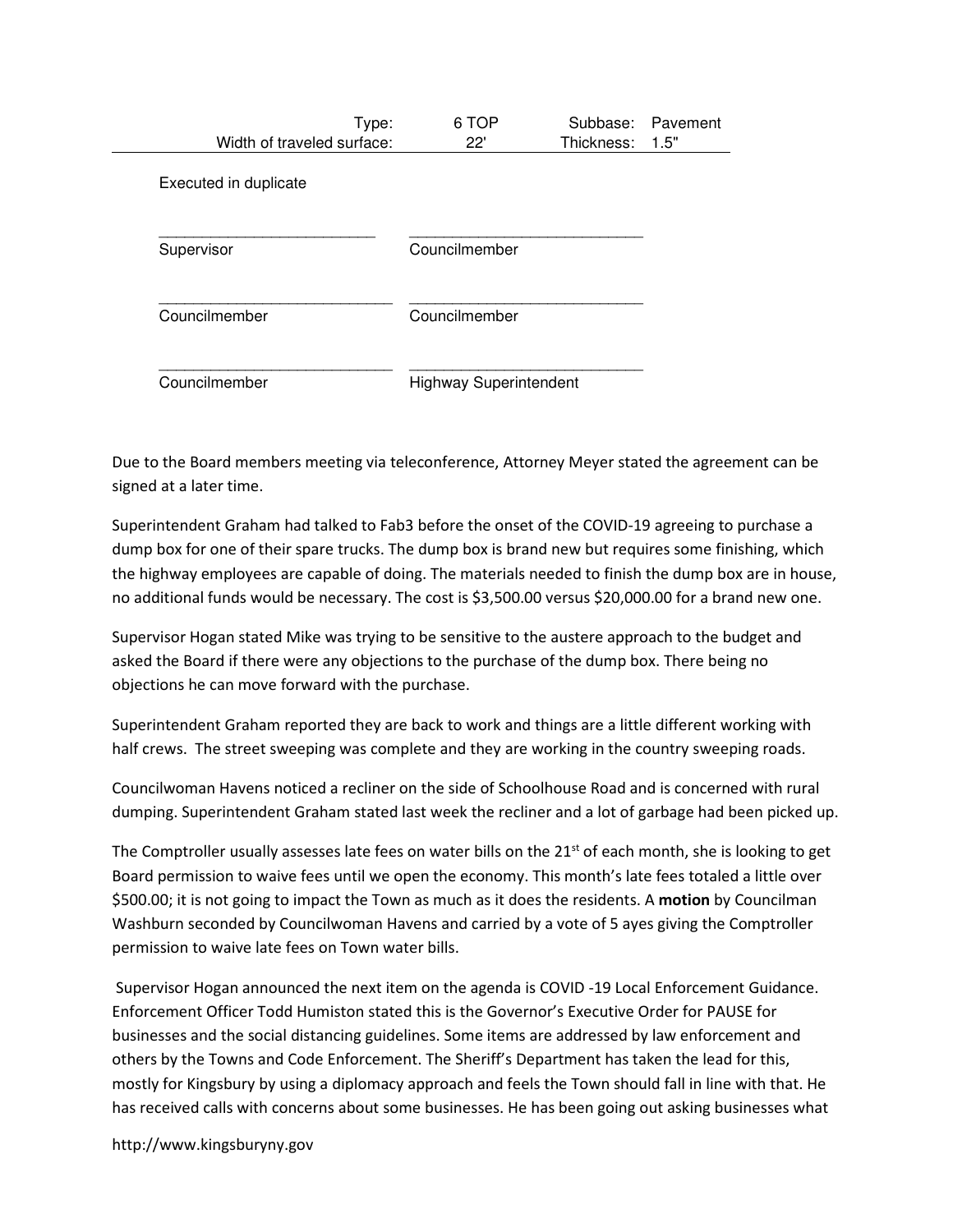they are doing to see if they are falling in line with the guidelines of essential businesses. If they are following the guidelines, they are allowed to be open; if not they educate them and if they don't follow from there, they would have to involve law enforcement and they could take action from there. He would like to continue to use the diplomacy approach and not provide any shutdowns. Most of these businesses are trying to make a living in our community and from what he has seen are all trying to do the right thing.

Supervisor Hogan asked if there were any objections to the diplomacy approach that was being taken. A discussion followed.

Supervisor Hogan announced the fifth item on the agenda was COVID – 19 Outreach, Advocacy & Exchange of Ideas. Councilwoman Havens had some suggestions and great ideas.

Councilwoman Havens stated in regard to historical documents we are stewards of everything that is going on right now. She would like to put together a resolution, a document or a book. Something that lists the President's resolution, the Governor's State of Emergency, the Washington County State of Emergency. If anyone is interested, we have a pretty dynamic Town Board because we have someone in the insurance industry, someone in the construction industry, someone in manufacturing and a gentleman with military service and a herself in two different retails. She wonders if we might put down some words on paper about our on personal experiences and open it to any of our Town employees. We should take a moment to document this and put it in the Town archives; something for a" Moment in Time".

Councilwoman Havens went into Hannaford and they were limiting butter. She contacted Assemblywoman Woerner who contacted Ag & Markets and they provided a list of farms that produce butter. They compiled the contact information and brought it to the floor manager at Hannaford. Councilwoman Havens did not get back into Hannaford to see if any contacts were made. She stated when we see things like that can we help our neighbor; help our other business

Councilwoman Havens also discussed the possible need to change packaging of some products. With schools, restaurants being closed there is not a need at this time for products in large packaging, possibly the businesses could make an investment to package products in another way; not knowing how long the pandemic will continue and to be prepared for a possible next emergency. She also stated Assemblywoman Woerner learned from Ag & Markets if the meat packaging plants close there is a 7 to 9-day lead time, so we could end up having a meat shortage but Ag & Markets is watching it. Spring turkey hunting season begins on May  $1<sup>st</sup>$ ; due to the decreasing population of the turkeys DEC had considered decreasing the bag limit from two to one, but in the light of a food situation the bag limit was left at two. Assembly Woerner also talked to the DEC about the fall hunting season and the harvesting of venison for donations.

Councilwoman Havens stated "Do we put something out just as outreach to our residents, do we send them a comforting letter or do we have an information officer?" She asked Supervisor Hogan if he had a Facebook account for the Town. Supervisor Hogan stated he does not have a Facebook page; he maintains a Twitter page. Councilwoman Havens asked if there was a protocol for communication for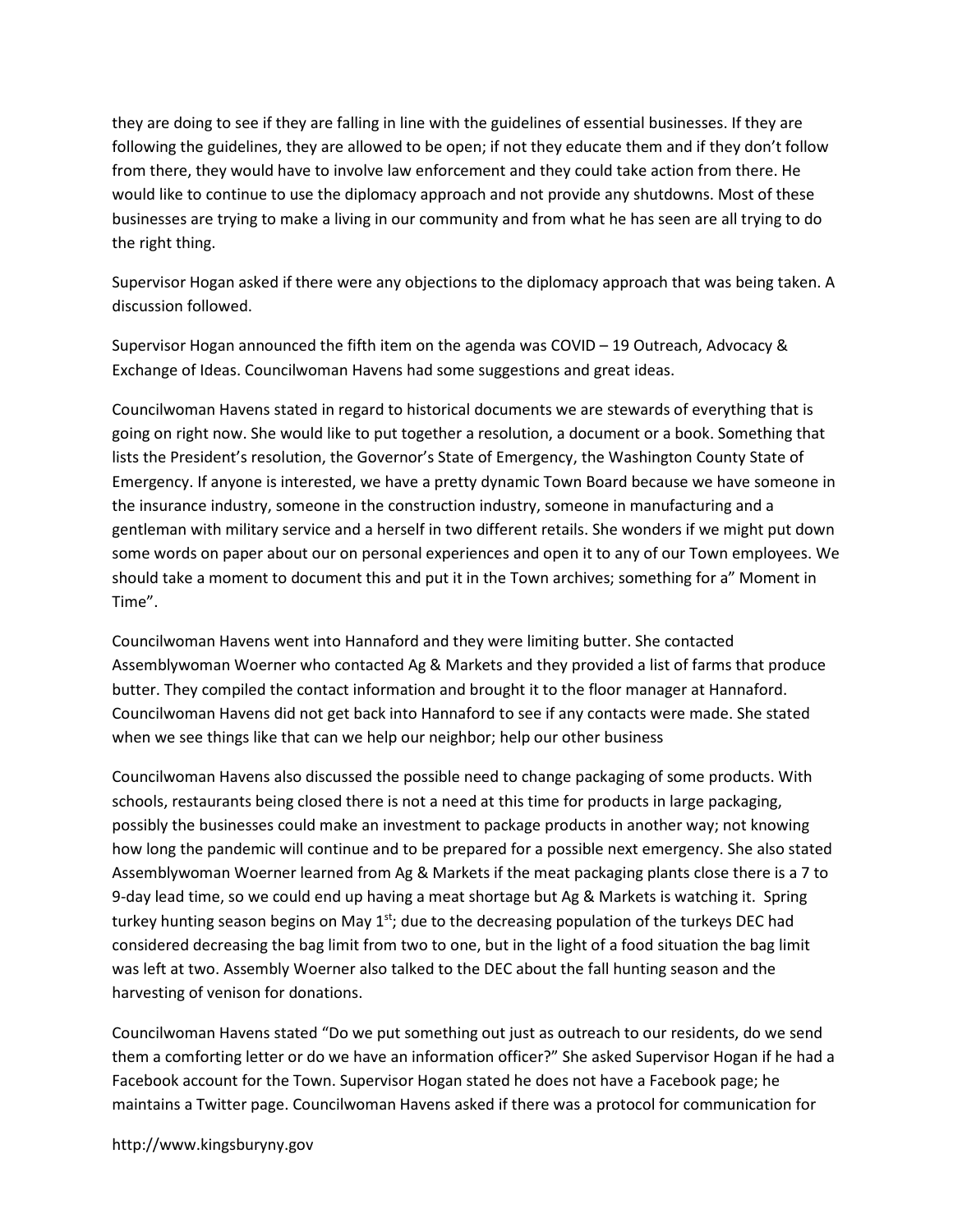the residents from the Town Board. Councilwoman Havens continued to share her thoughts in regard to ways to reach the community during the pandemic.

The Board discussed the options of sending a message to the residents of the Town during the pandemic, whether it be a letter or an ad in the newspaper. Supervisor Hogan will contact Village Mayor Barton to see if that is something they would like to move forward with.

Councilwoman Havens likes Assemblywoman Woerner's ideas about regional advocacy about finding out about what each company is willing to do to be open. We could help facilitate getting this information together.

Supervisor Hogan stated Senator Little did contact Sam Hall because we don't have a Chamber of Commerce that is dedicated to Washington County. She did ask Sam Hall to work with the Emergency Management Team because she is part of the team of state officials who are being asked to look at the Phase re-opening. Senator Little suggested if we have an idea of a manufacturing or companies who are currently deemed non-essential right now but we could bring them back using some common sense approach to start putting them down on a list. If anyone has any suggestions or thoughts, they could send an email to him. The discussion continued.

Councilman Haessly stated he is concerned with the Kingsbury Volunteer Fire Company; due to the pandemic they are unable to conduct their fund-raising events. They should be contacted and may need additional funding when the budget is prepared for next year. Supervisor Hogan will reach out to Fire Chief Bryan King.

 Councilman Haessly also stated the Board Room needs to be re-arranged to conduct public meetings using social distancing. Supervisor Hogan stated we can look at some potential re-design of the Town Board Meeting room to see if we can spread ourselves a little bit more. A discussion followed.

Councilman Doyle suggested the Town Historian document the events of the COVID-19 pandemic. Supervisor Hogan will contact Town Historian John Mead.

Councilman Haessly stated the Spectrum contract was still open at this time. A discussion followed. Attorney Meyer will forward the proposed changes to the members of the Town Board and it will be discussed at the next Board Meeting.

Councilwoman Havens reported the school is doing breakfast and lunch, one thousand meals a day which is more than they do on a regular school day. "The Good News About Town" the teachers drove around Town to the students there were rainbows stuff all over Town which is good.

Councilman Washburn believes there are people doing banners in downtown Hudson Falls; they are going to replace the veteran's placards on the light poles with pictures of the high school seniors.

TOWN CLERK REPORT: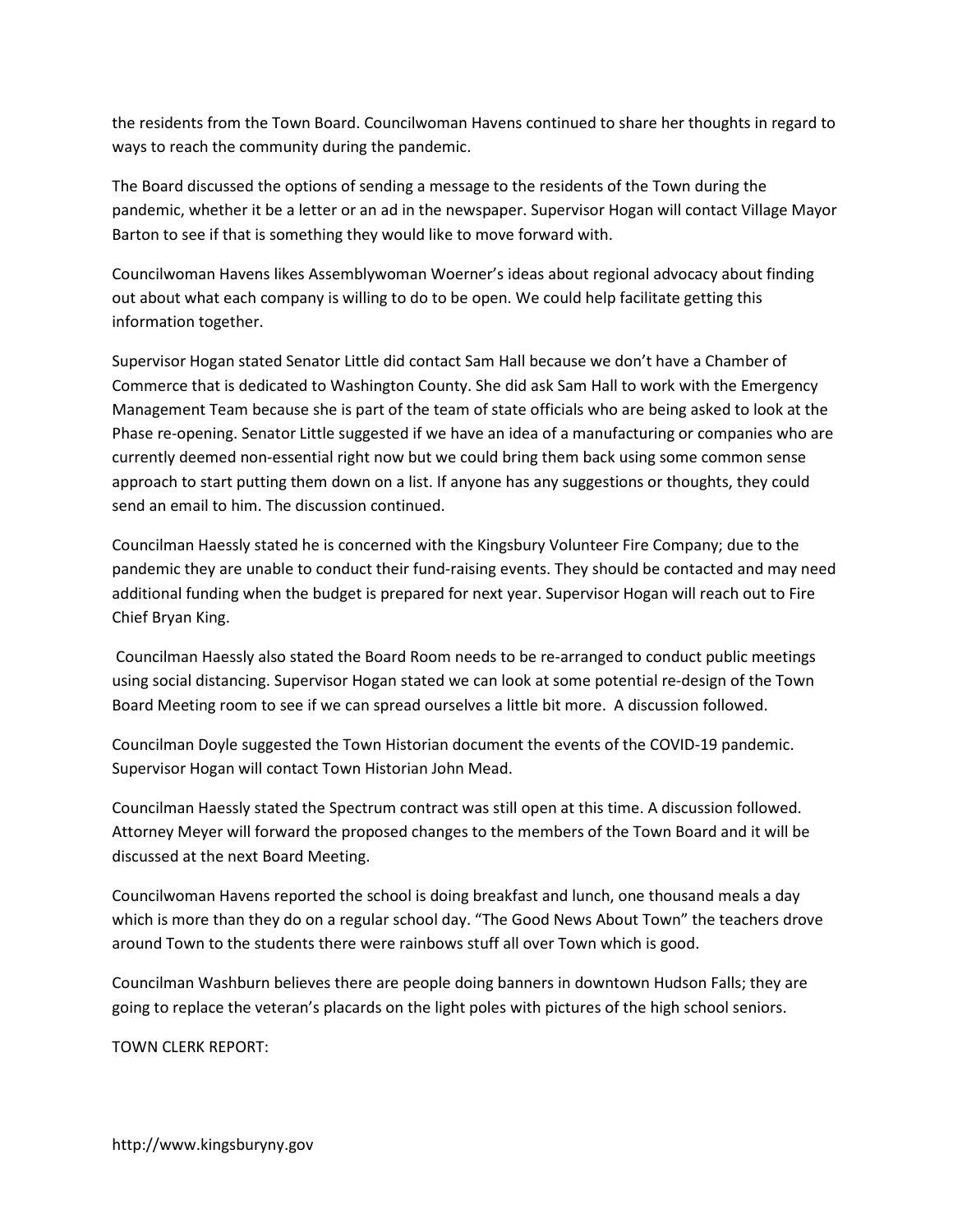Town Clerk requests a drop box be placed outside her office. During the pandemic residents have been placing dog license renewals, water bill payments and other correspondence in the drop box outside the Town Court Office.

The annual New York State Town Clerk Association Conference has been re-scheduled for August 2020. The Town Clerk will not be attending; this will save the Town approximately \$800.00.

Town Clerk reported fishing and hunting licenses are available online at the DEC website or by calling the DEC. Fishing licenses will become active immediately; hunting licenses will be active once tags are received in the mail, taking 10 to 14 days.

## ENFORCEMENT OFFICER:

Todd Humiston believes the Washington County Code Enforcement Office has re-opened for business. They were telling some residents with small home projects to proceed, and when they re-opened, they could come to the office to obtain a permit. The Town is following the same procedure.

## SUPERVISOR REPORT:

Supervisor Hogan reported some of the County committee meetings were scheduled to resume; Public Works, Public Safety.

Supervisor Hogan received masks and hand sanitizer from Tim Hardy and gave them to Max McDonald of the Senior Center. There is concern from the seniors of a phase re-opening and the threat of COVID-19 spreading; they may feel more protected wearing a mask. He also distributed masks to the Hudson Falls DPW and Police Department, our highway department and Town Hall. Masks are available to any essential businesses, senior citizens or disabled citizens who want them.

A motion by Councilman Washburn seconded by Councilman Haessly and carried by a vote of 5 ayes to accept the report of certain officers for the month of March:

Dog Control Officer: Complaints/Calls 31; Seizures 2; Unlicensed Dogs 3; Bites Investigated 1; Mileage  $225 - 44,270$ 

Town Clerk: Paid to EnCon \$28.34; Paid to Supervisor \$1,527.87; Paid to the Village of Hudson Falls \$150.00; Paid to Ag & Markets for Population Control \$83.00.

Town Comptroller: Receipts \$1,934,612.51; Disbursements \$2,036,226.69

Town Justice for February: Fees Collected: \$18,891.00

TOWN CLERK REPORT:

| TO:               | Supervisor Hogan                                           |
|-------------------|------------------------------------------------------------|
|                   | Councilman: Doyle, Haessly, Washburn & Councilwoman Havens |
| FROM:             | Tax Collector: Cynthia A. Bardin                           |
| SUBJECT:          | 2020 County/Town Collection                                |
| DATE:             | April 13, 2020                                             |
| Payments to Town: | January 6, 2020: \$150,037.22 - Taxes                      |